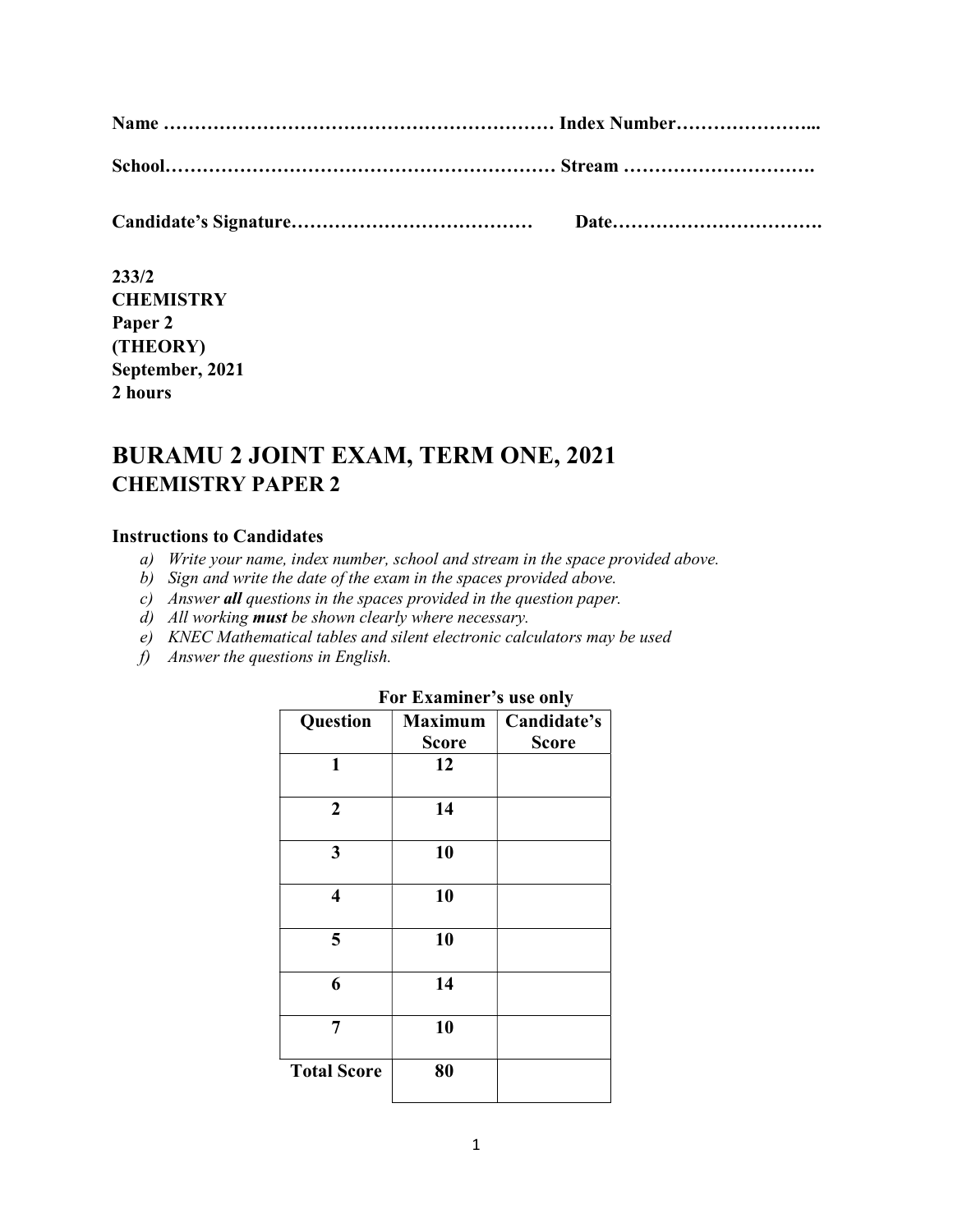1. The grid below shows part of the periodic table. Use it to answer the questions that follow. The letters are not actual symbols of the elements.

|                |     |                                                                                                                              |              |   |   |   | $\mathbf{P}$ |   |        |
|----------------|-----|------------------------------------------------------------------------------------------------------------------------------|--------------|---|---|---|--------------|---|--------|
|                | K   |                                                                                                                              |              | S | T |   |              |   |        |
|                |     |                                                                                                                              | $\mathbb{R}$ |   |   | N | Q            |   |        |
| $\mathbf{1}$ . | L   | What is the name given to the elements that lie within the shaded region?                                                    |              |   |   |   |              |   | [1mk]  |
|                |     |                                                                                                                              |              |   |   |   |              |   |        |
|                |     |                                                                                                                              |              |   |   |   |              |   |        |
|                |     |                                                                                                                              |              |   |   |   |              |   |        |
| 11.            |     | Compare the atomic radius of:<br>K to that of L                                                                              |              |   |   |   |              |   | [2mks] |
|                | I.  |                                                                                                                              |              |   |   |   |              |   |        |
|                |     |                                                                                                                              |              |   |   |   |              |   |        |
|                |     |                                                                                                                              |              |   |   |   |              |   |        |
|                |     |                                                                                                                              |              |   |   |   |              |   |        |
|                | II. | R to that of N                                                                                                               |              |   |   |   |              |   |        |
|                |     |                                                                                                                              |              |   |   |   |              |   |        |
|                |     |                                                                                                                              |              |   |   |   |              |   |        |
|                |     |                                                                                                                              |              |   |   |   |              |   |        |
|                |     |                                                                                                                              |              |   |   |   |              |   |        |
| 111.           |     |                                                                                                                              |              |   |   |   |              |   |        |
|                |     | The stable ion of an element M is $M^{2+}$ . If the electron configuration of this ion is<br>2.8, place M on the grid above. |              |   |   |   |              |   | [1mk]  |
| iv.            |     | In which chemical family does M belong?                                                                                      |              |   |   |   |              |   | [1mk]  |
|                |     |                                                                                                                              |              |   |   |   |              |   |        |
|                |     |                                                                                                                              |              |   |   |   |              | . |        |
| v.             |     | Explain why the melting point of $N$ is higher than that of $Q$ .                                                            |              |   |   |   |              |   | [2mk]  |
|                |     |                                                                                                                              |              |   |   |   |              |   |        |
|                |     |                                                                                                                              |              |   |   |   |              |   |        |
|                |     |                                                                                                                              |              |   |   |   |              |   |        |
|                |     |                                                                                                                              |              |   |   |   |              |   |        |
|                |     |                                                                                                                              |              |   |   |   |              |   |        |
| vi.            |     | Using dots $\left(\bullet\right)$ and crosses $(x)$ to represent electrons, draw a diagram to illustrate                     |              |   |   |   |              |   |        |
|                |     | the bonding in the compound formed between K and T.                                                                          |              |   |   |   |              |   | [2mks] |
|                |     |                                                                                                                              |              |   |   |   |              |   |        |
|                |     |                                                                                                                              |              |   |   |   |              |   |        |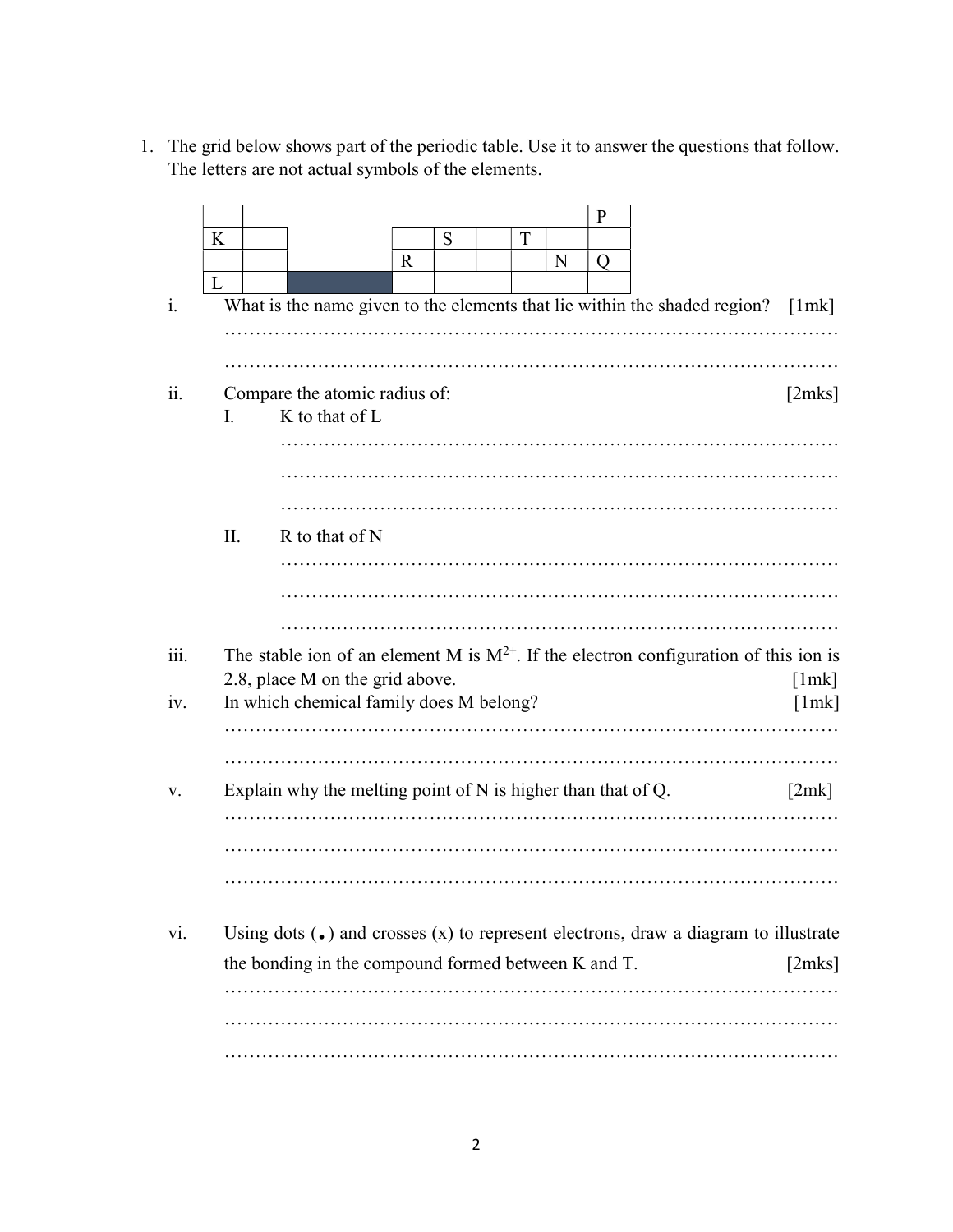| vii.  | The chloride of R was dissolved in water and a blue litmus paper dropped in the<br>resulting solution. State and explain the observation made. | [2mks] |
|-------|------------------------------------------------------------------------------------------------------------------------------------------------|--------|
|       |                                                                                                                                                |        |
|       |                                                                                                                                                |        |
| viii. | Give one use of element P.                                                                                                                     | [1mk]  |
|       |                                                                                                                                                |        |
|       | 2. a) A hydrocarbon <b>D</b> has an empirical formula $CH_2$ and a molecular mass of 56.                                                       |        |
| 1.    | Determine the molecular formula of the hydrocarbon.                                                                                            | [2mks] |
|       |                                                                                                                                                |        |
|       |                                                                                                                                                |        |
| ii.   | Draw and name two possible structures of the hydrocarbon.                                                                                      | [4mks] |
|       |                                                                                                                                                |        |
|       |                                                                                                                                                |        |

b) Study the flow chart below and answer the questions that follow.



i. Name substance: [2mks] I. C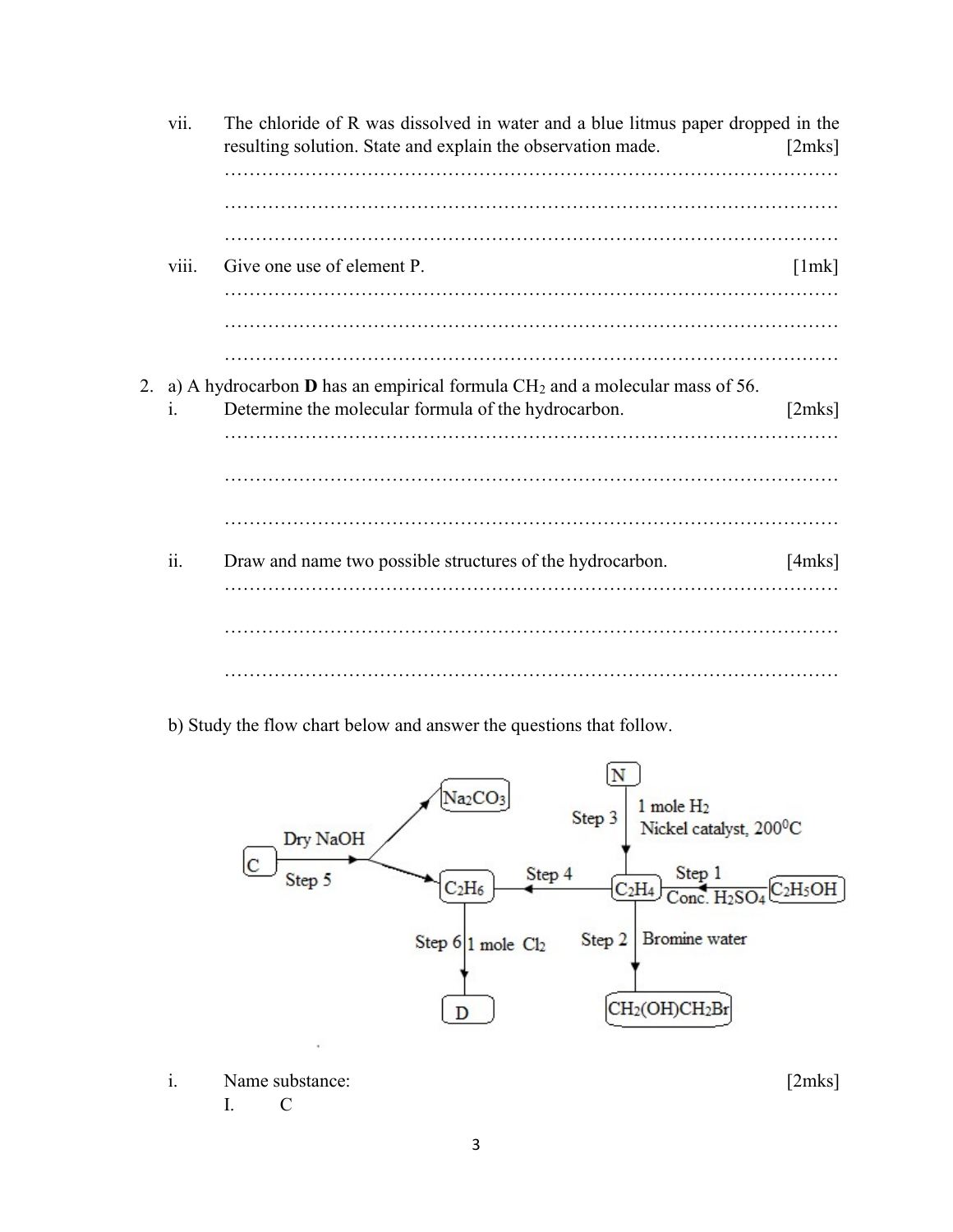|    |      | II. | N                                                                                                                                            |       |
|----|------|-----|----------------------------------------------------------------------------------------------------------------------------------------------|-------|
|    |      |     |                                                                                                                                              |       |
|    |      |     |                                                                                                                                              |       |
|    | ii.  |     | Draw the open structural formula of D.                                                                                                       | [1mk] |
|    |      |     |                                                                                                                                              |       |
|    |      |     |                                                                                                                                              |       |
|    | iii. |     | What is the role of concentrated sulphuric (VI) acid in step 1?                                                                              | [1mk] |
|    |      |     |                                                                                                                                              |       |
|    | iv.  |     | Name the reagents that can be used to prepare N in the laboratory.                                                                           | [1mk] |
|    |      |     |                                                                                                                                              |       |
|    |      |     |                                                                                                                                              |       |
|    | V.   |     | State the observation made in step 2.                                                                                                        | [1mk] |
|    |      |     |                                                                                                                                              |       |
|    |      |     |                                                                                                                                              |       |
|    |      |     |                                                                                                                                              |       |
|    | vi.  |     | How was the sodium hydroxide (NaOH) in step 5 kept dry?                                                                                      | [1mk] |
|    |      |     |                                                                                                                                              |       |
|    |      |     |                                                                                                                                              |       |
|    | vii. |     | Under what condition would the reaction in step 6 NOT take place?                                                                            | [1mk] |
|    |      |     |                                                                                                                                              |       |
|    |      |     |                                                                                                                                              |       |
| 3. |      |     | a) At $25^0$ C, 50g of potassium nitrate were added to 100g of water to make a saturated<br>solution. What is meant by a saturated solution? | [1mk] |
|    |      |     |                                                                                                                                              |       |
|    |      |     |                                                                                                                                              |       |
|    |      |     |                                                                                                                                              |       |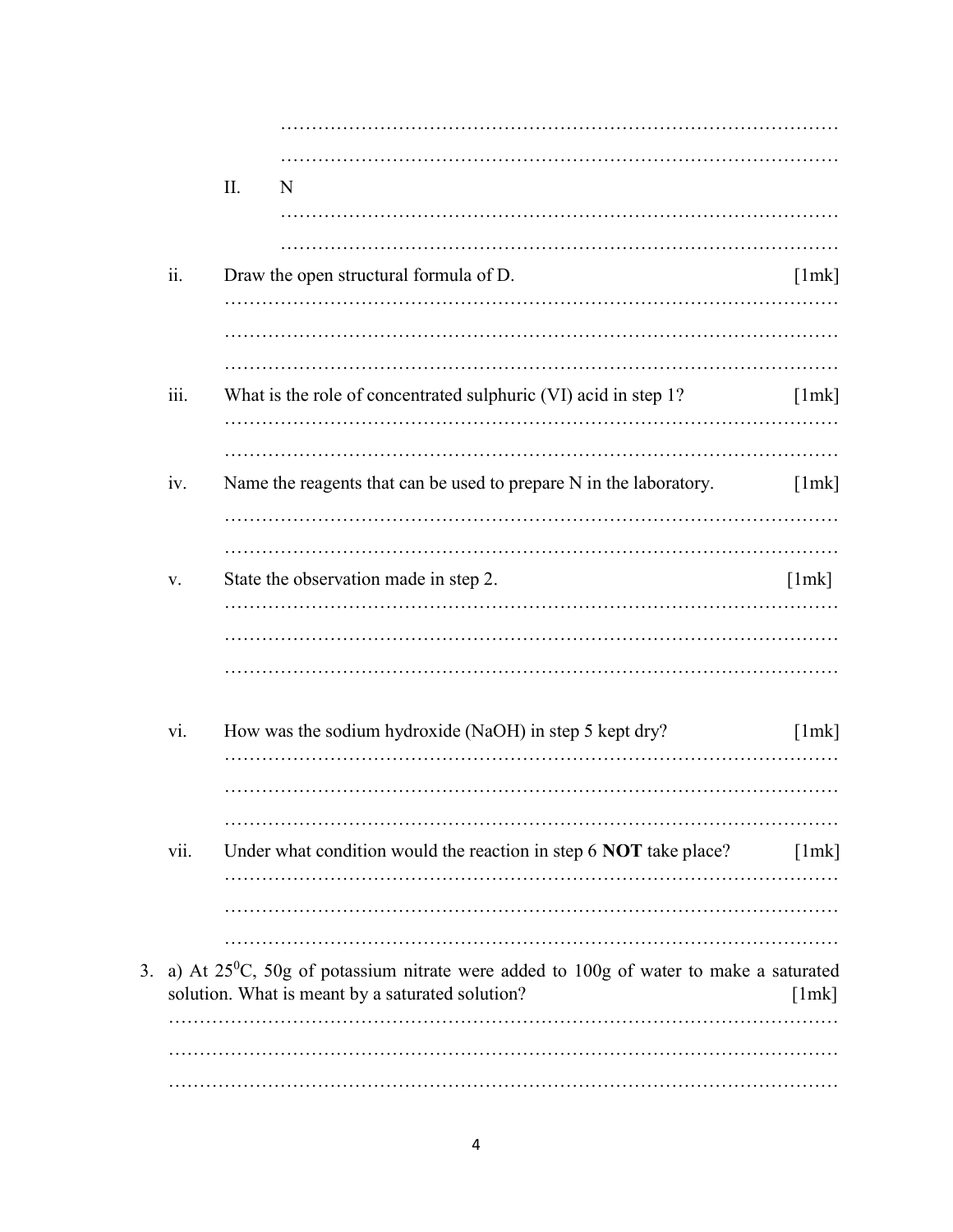b) the table below gives the solubilities of potassium nitrate at different temperatures.

| <sup><math>\perp</math></sup> Temperature ( <sup>0</sup> C) |  | $\frac{10}{128}$   36   - |  |
|-------------------------------------------------------------|--|---------------------------|--|
| Solubility $g/100g$ of water $\vert$ 22 $\vert$ 31          |  | $142$ 55 $170$            |  |

i. Plot a graph of the solubility of potassium nitrate (vertical axis) against temperature.

|        | [3mks]        |
|--------|---------------|
|        |               |
|        |               |
|        |               |
|        |               |
|        |               |
|        |               |
|        |               |
|        |               |
|        |               |
|        |               |
|        |               |
|        |               |
|        |               |
|        |               |
|        |               |
|        |               |
|        |               |
|        |               |
|        |               |
|        |               |
|        |               |
|        |               |
|        |               |
|        |               |
|        |               |
|        |               |
|        |               |
|        |               |
|        |               |
|        |               |
|        |               |
|        |               |
|        |               |
|        |               |
|        |               |
|        |               |
|        |               |
|        |               |
|        |               |
|        |               |
|        |               |
|        |               |
|        |               |
|        |               |
|        |               |
|        |               |
|        |               |
|        | $\frac{1}{2}$ |
| ∰<br>⊞ | ₩             |
|        |               |
|        |               |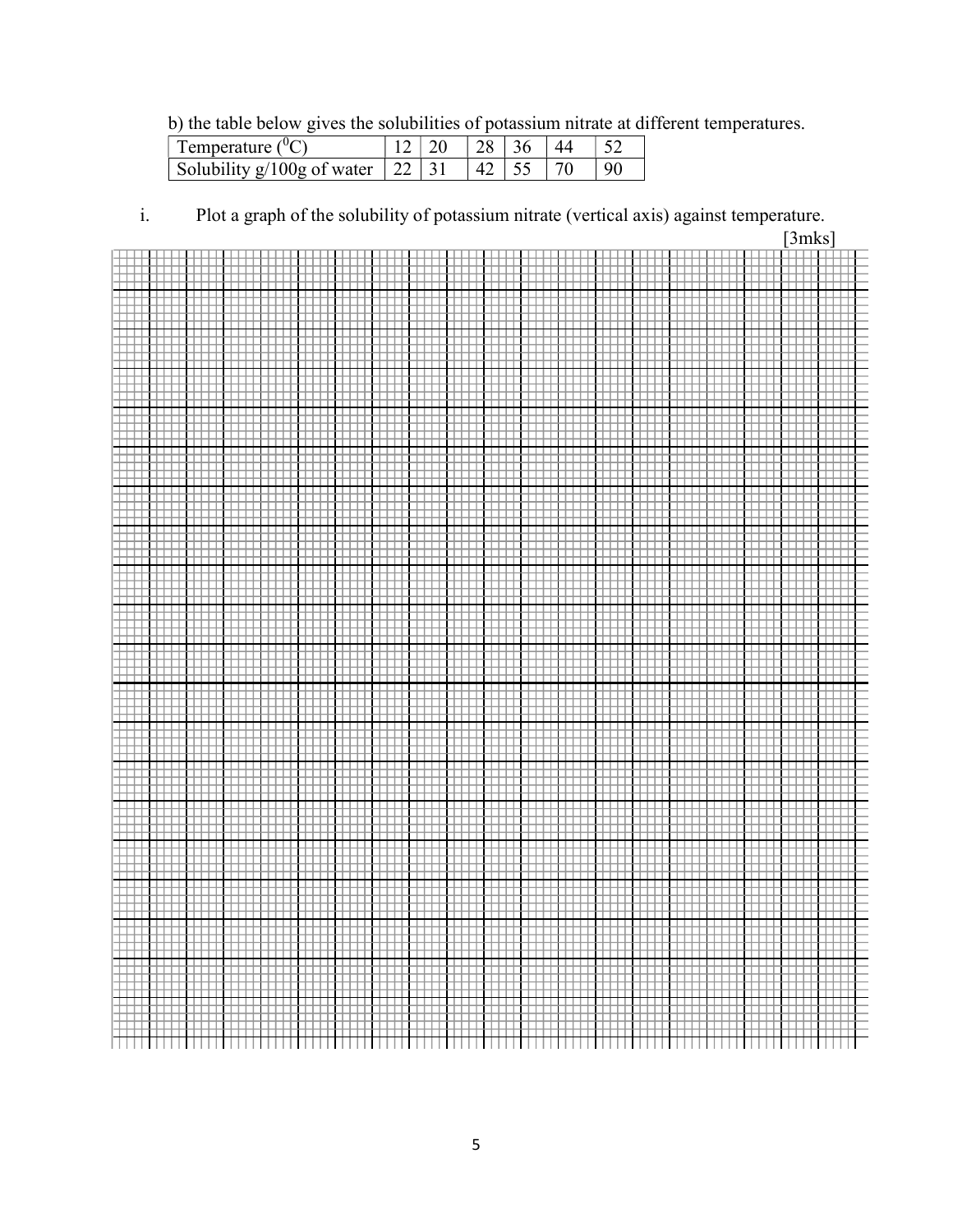| 11.  | Using the graph: |                                                                                                    |        |  |  |  |  |
|------|------------------|----------------------------------------------------------------------------------------------------|--------|--|--|--|--|
|      | Ι.               | Determine the solubility of potassium nitrate at $15^{\circ}$ C.                                   | [1mk]  |  |  |  |  |
|      |                  |                                                                                                    |        |  |  |  |  |
|      |                  |                                                                                                    |        |  |  |  |  |
|      |                  |                                                                                                    |        |  |  |  |  |
|      | Π.               | Determine the mass of potassium nitrate that remained undissolved given that                       |        |  |  |  |  |
|      |                  | 80g of potassium nitrate were added to 100 cm <sup>3</sup> of water and warmed to $40^{\circ}$ C.  |        |  |  |  |  |
|      |                  | (density of water is $1g/cm^3$ )                                                                   | [2mks] |  |  |  |  |
|      |                  |                                                                                                    |        |  |  |  |  |
|      |                  |                                                                                                    |        |  |  |  |  |
|      |                  |                                                                                                    |        |  |  |  |  |
|      |                  |                                                                                                    |        |  |  |  |  |
| 111. |                  | Determine the molar concentration of potassium nitrate at 15 <sup>0</sup> C. (K=39.0, N=14.0,      |        |  |  |  |  |
|      | $O=16.0$ ).      |                                                                                                    | [3mks] |  |  |  |  |
|      |                  |                                                                                                    |        |  |  |  |  |
|      |                  |                                                                                                    |        |  |  |  |  |
|      |                  |                                                                                                    |        |  |  |  |  |
|      |                  |                                                                                                    |        |  |  |  |  |
|      |                  |                                                                                                    |        |  |  |  |  |
|      |                  |                                                                                                    |        |  |  |  |  |
| 4.   |                  | a) Hydrogen chloride gas is commercially obtained from the reaction between hydrogen               |        |  |  |  |  |
|      |                  | and chlorine gas. State the sources of hydrogen and chlorine gas in this process. [2mks]           |        |  |  |  |  |
|      |                  |                                                                                                    |        |  |  |  |  |
|      |                  |                                                                                                    |        |  |  |  |  |
|      |                  |                                                                                                    |        |  |  |  |  |
|      |                  |                                                                                                    |        |  |  |  |  |
|      |                  |                                                                                                    |        |  |  |  |  |
|      |                  | b) Explain why small amounts of hydrogen gas are burnt in excess chlorine during                   |        |  |  |  |  |
|      |                  | commercial preparation of hydrogen chloride gas.                                                   |        |  |  |  |  |
|      |                  |                                                                                                    | [1mk]  |  |  |  |  |
|      |                  |                                                                                                    |        |  |  |  |  |
|      |                  |                                                                                                    |        |  |  |  |  |
|      |                  |                                                                                                    |        |  |  |  |  |
|      |                  |                                                                                                    |        |  |  |  |  |
|      |                  | c) Write an equation for the reaction between chlorine and hydrogen gas.                           | [1mk]  |  |  |  |  |
|      |                  |                                                                                                    |        |  |  |  |  |
|      |                  |                                                                                                    |        |  |  |  |  |
|      |                  |                                                                                                    |        |  |  |  |  |
|      |                  |                                                                                                    |        |  |  |  |  |
|      |                  | d) hydrogen chloride gas reacts with lead (II) ions in solution according to the equation:         |        |  |  |  |  |
|      |                  | $2HCl_{(g)} + Pb^{2+}$ (aq) $\rightarrow PbCl_{2 (s)} + 2H^{+}$ (aq)                               |        |  |  |  |  |
|      |                  | 2.4 litres of hydrogen were carefully bubbled through 50 cm <sup>3</sup> of 1.2 M solution of lead |        |  |  |  |  |
|      |                  |                                                                                                    |        |  |  |  |  |

(II) ions at room temperature.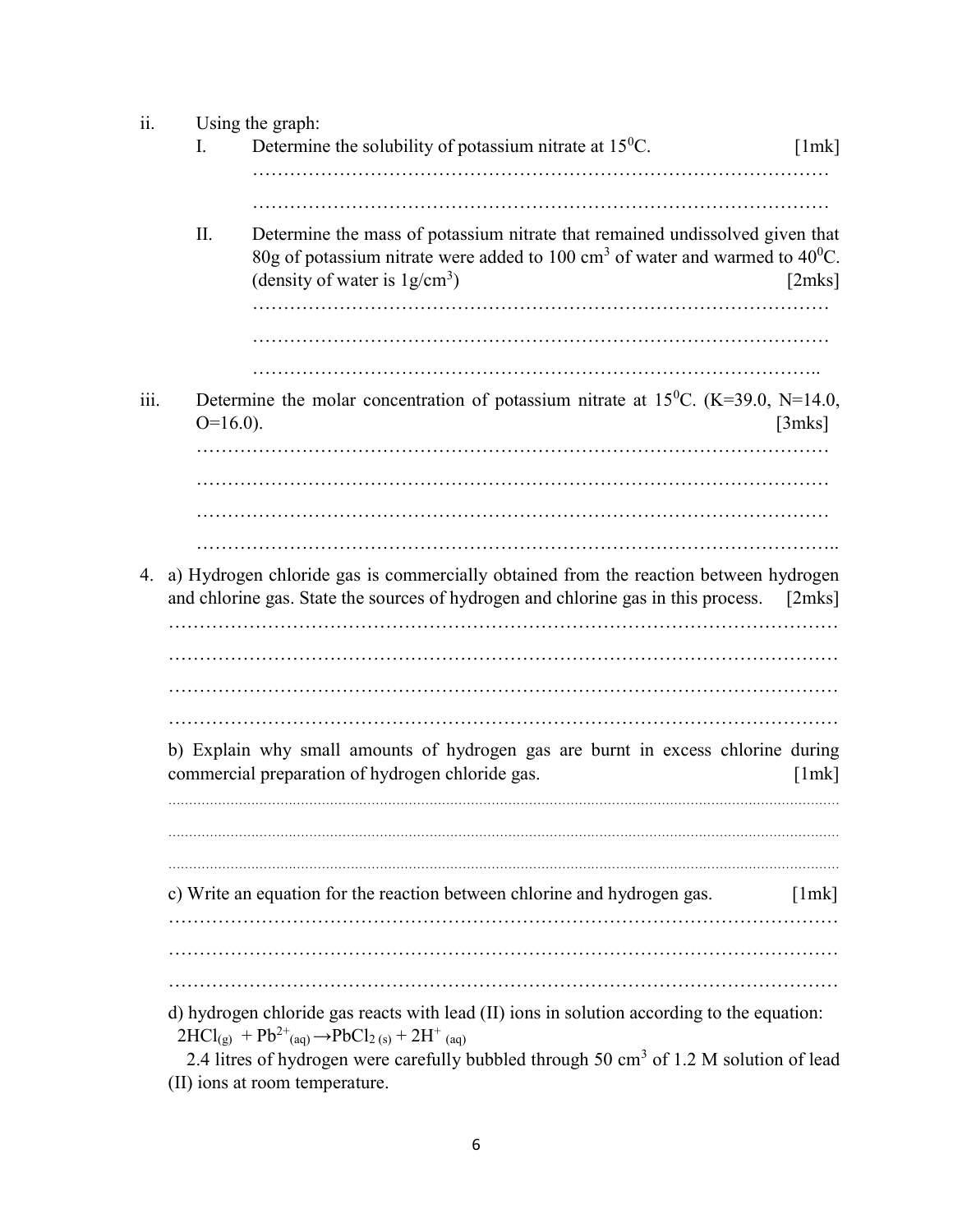| $\mathbf{1}$ . |            | Name a suitable salt that was used to prepare lead (II) ions.                                                                    | [1mk]  |
|----------------|------------|----------------------------------------------------------------------------------------------------------------------------------|--------|
|                |            |                                                                                                                                  |        |
| 11.            | Calculate: |                                                                                                                                  |        |
|                | I.         | The number of moles of lead (II) ions that reacted.                                                                              | [2mks] |
|                |            |                                                                                                                                  |        |
|                |            |                                                                                                                                  |        |
|                |            |                                                                                                                                  |        |
|                | II.        | The mass in grams of lead (II) chloride formed.<br>(one mole of a gas occupies 24 dm <sup>3</sup> at r.t.p, Cl = 35.5, Pb = 207) | [2mks] |
|                |            |                                                                                                                                  |        |
|                |            |                                                                                                                                  |        |
| 111.           |            | State one use of hydrogen chloride.                                                                                              | [1mk]  |
|                |            |                                                                                                                                  |        |
|                |            |                                                                                                                                  |        |
|                |            |                                                                                                                                  |        |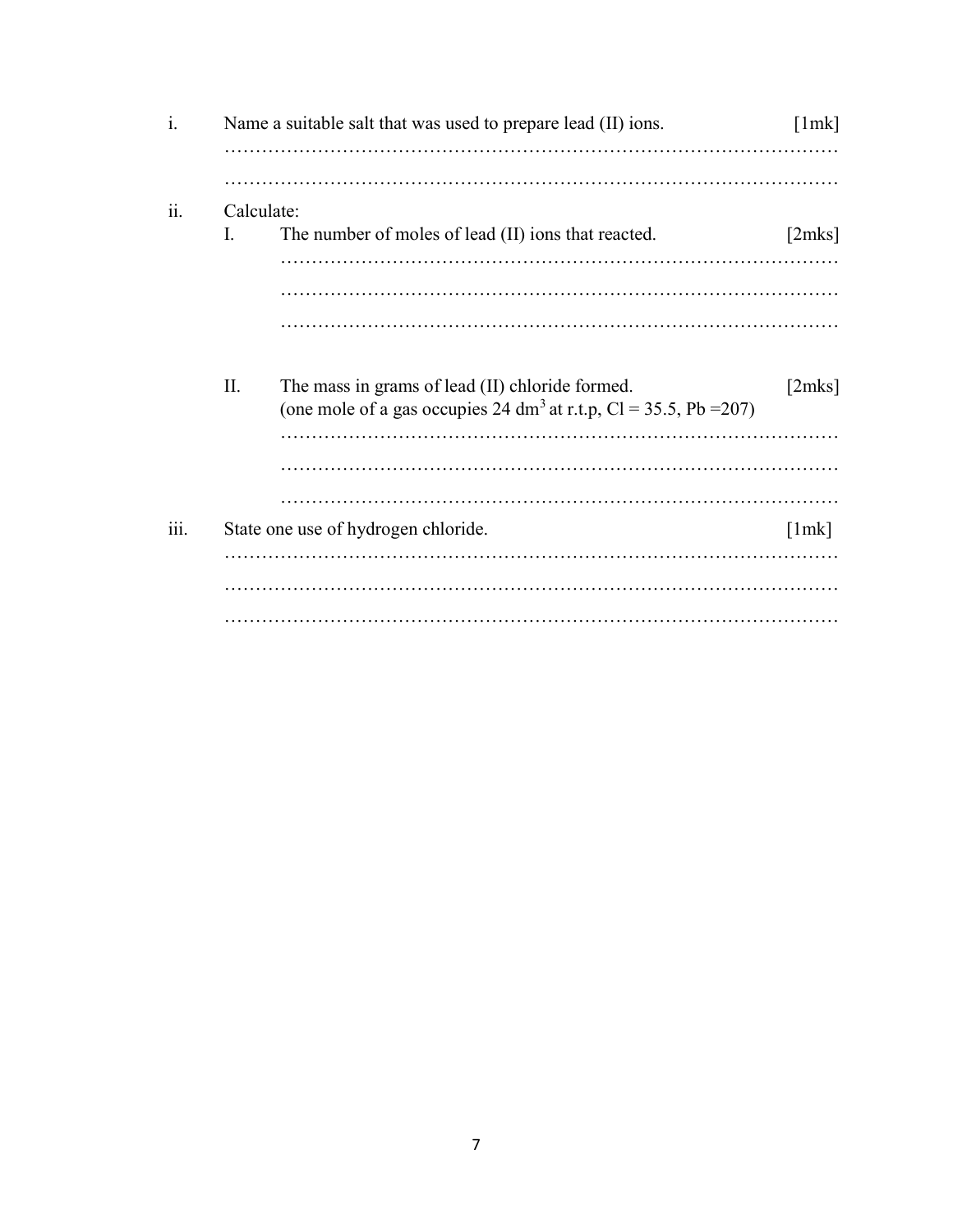5. The set-up below was used to investigate the effect of an electric current on molten copper (II) chloride. Use it to answer the questions that follow.



| $\mathbf{i}$ . | Identify the anode and cathode.                                                            | [2mk]  |
|----------------|--------------------------------------------------------------------------------------------|--------|
|                |                                                                                            |        |
|                |                                                                                            |        |
|                |                                                                                            |        |
| ii.            | State three observations that were made in the above set-up when the switch was<br>closed. | [3mks] |
|                |                                                                                            |        |
|                |                                                                                            |        |
|                |                                                                                            |        |
|                |                                                                                            |        |
|                |                                                                                            |        |
|                |                                                                                            |        |
| 111.           | Write an equation for the reaction that occurred at electrode A.                           | [1mk]  |
|                |                                                                                            |        |
|                |                                                                                            |        |
|                |                                                                                            |        |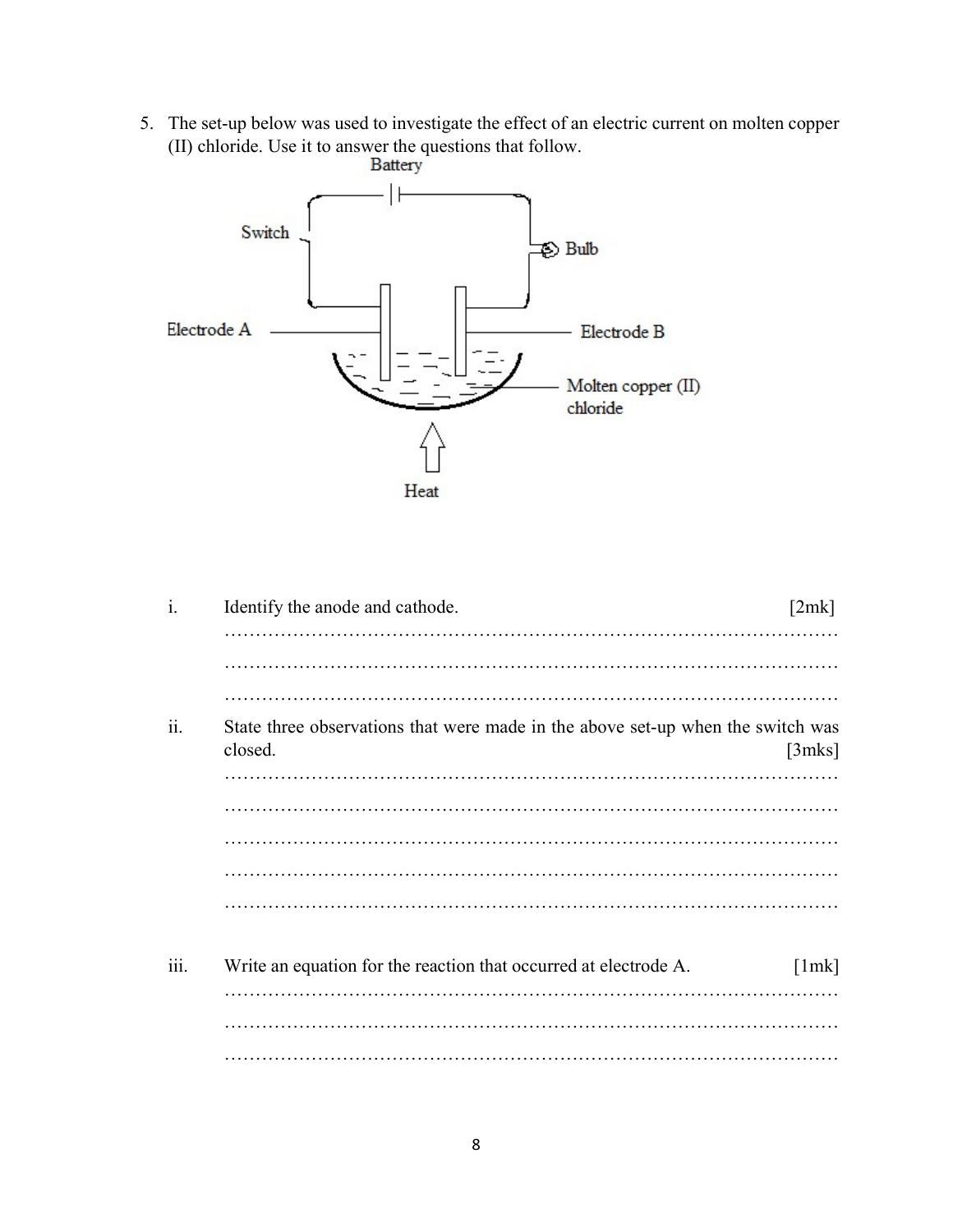|    | iv.  | What would happen if the source of heat was withdrawn in the above set-up?<br>Explain.                             | [2mks] |
|----|------|--------------------------------------------------------------------------------------------------------------------|--------|
|    |      |                                                                                                                    |        |
|    |      |                                                                                                                    |        |
|    |      |                                                                                                                    |        |
|    |      |                                                                                                                    |        |
|    | v.   | Give two application of electrolysis.                                                                              | [2mks] |
|    |      |                                                                                                                    |        |
|    |      |                                                                                                                    |        |
|    |      |                                                                                                                    |        |
|    |      |                                                                                                                    |        |
| 6. |      |                                                                                                                    |        |
|    | i.   | Sulphur exhibits allotropy. What is meant by the term allotropy?                                                   | [1mk]  |
|    |      |                                                                                                                    |        |
|    |      |                                                                                                                    |        |
|    |      |                                                                                                                    |        |
|    | ii.  | Name one non-crystalline allotrope of Sulphur.                                                                     | [1mk]  |
|    |      |                                                                                                                    |        |
|    |      |                                                                                                                    |        |
|    |      |                                                                                                                    |        |
|    | iii. | Extraction of Sulphur is done by the Frasch process. State the role of superheated<br>water in the Frasch process. | [1mk]  |
|    |      |                                                                                                                    |        |
|    |      |                                                                                                                    |        |
|    |      |                                                                                                                    |        |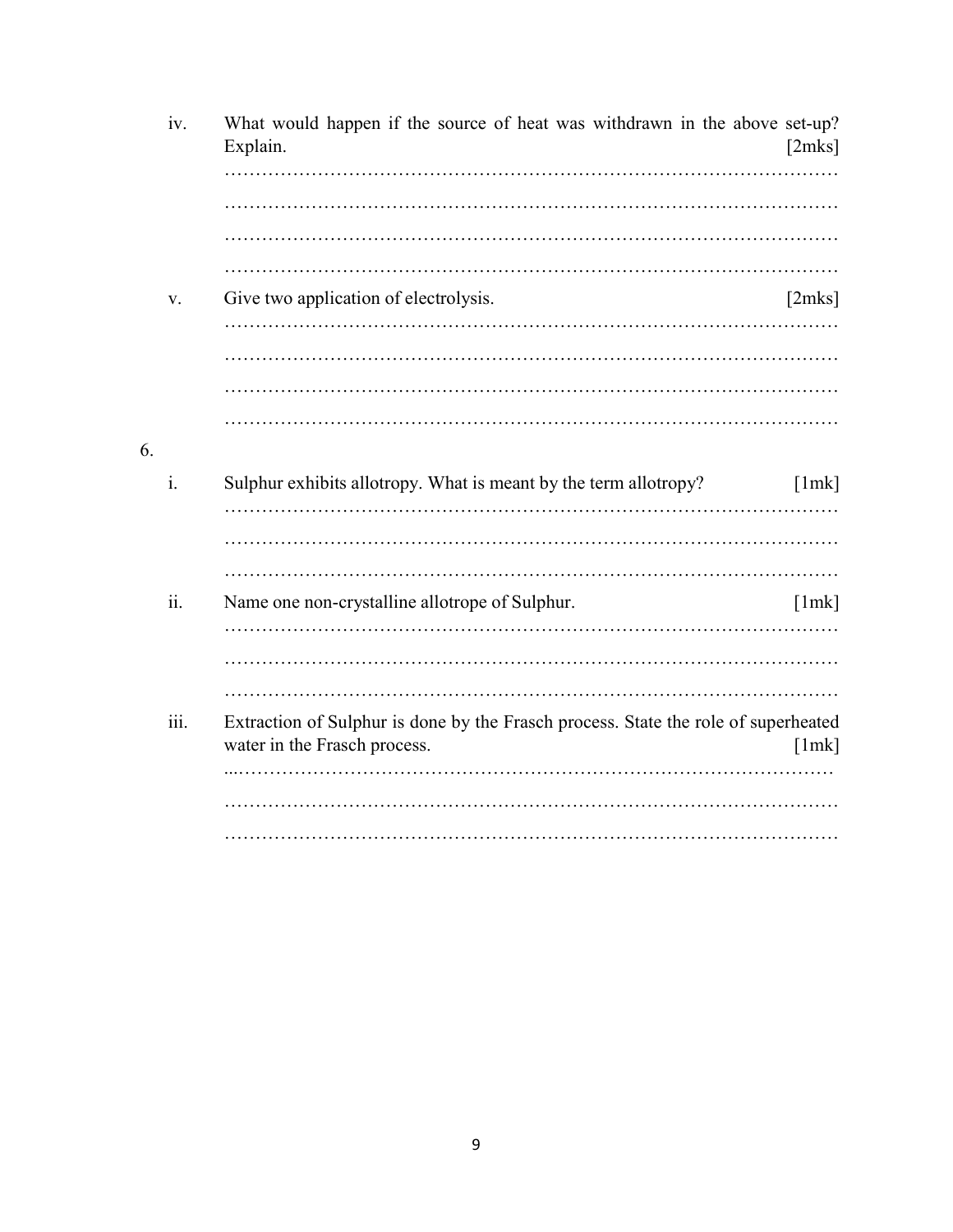iv. The flow chart below shows some of the processes involved in the large-scale production of sulphuric (VI) acid. Use it to answer the questions that follow.

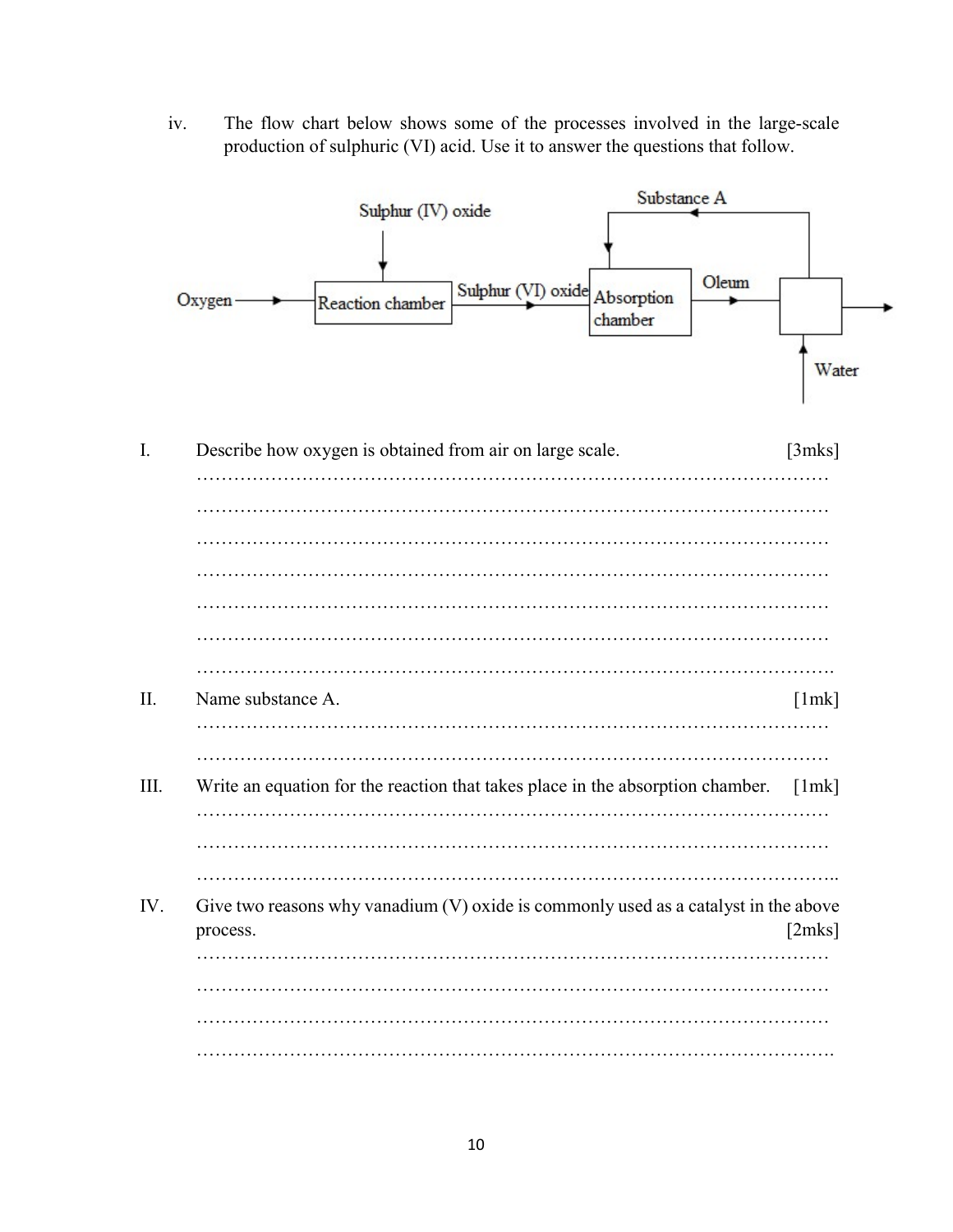v. A form three student carried out the following tests using different concentrations of sulphuric (VI) acid.

## Test 1

Copper turnings were added to 5  $cm<sup>3</sup>$  of 18M sulphuric (VI) acid in a boiling tube and the mixture warmed.

## Test 2

Copper turnings were added to 5 cm<sup>3</sup> of 0.1M sulphuric (VI) acid in a boiling tube and the mixture warmed.

State and explain the observations made in each test. Test 1

| Observation | [1mk] |
|-------------|-------|
|             |       |
|             |       |
|             |       |

| Explanation | [1mk] |
|-------------|-------|
|             |       |
|             |       |
|             |       |

## Test 2

| Observation | [1mk] |
|-------------|-------|
|             |       |
|             |       |
|             |       |
| Explanation | [1mk] |
|             |       |
|             |       |
|             |       |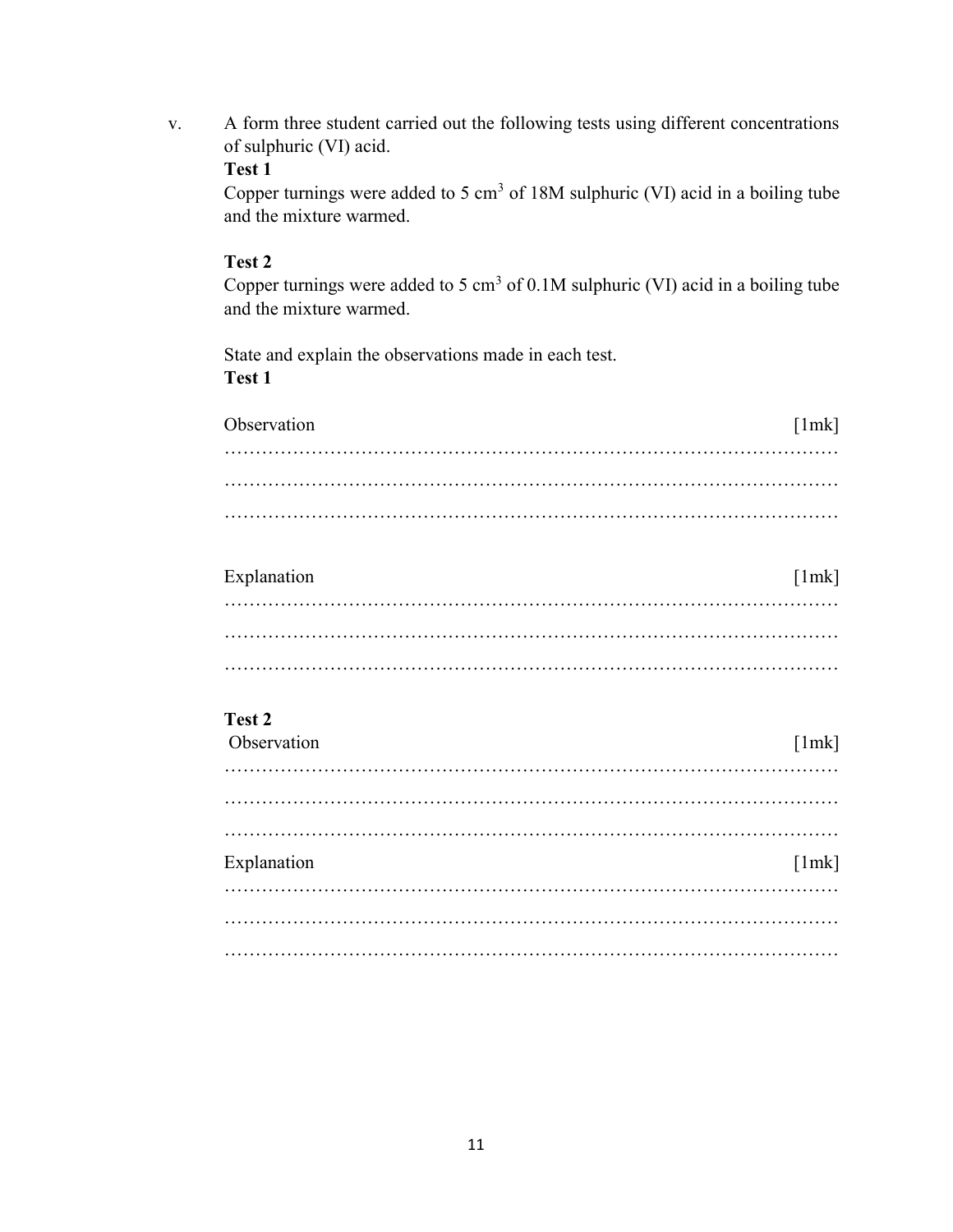7. The set-up below was used to prepare hydrogen and investigate one of its properties. Study it and answer the questions that follow.



a. Identify:

| $\mathbf{i}$        | Solution K | [1mk] |
|---------------------|------------|-------|
|                     |            |       |
|                     |            |       |
| $\ddot{\mathbf{i}}$ | Solution M | [1mk] |
|                     |            |       |
|                     |            |       |

b. State two properties of solution M that make it suitable to perform the role it does in the above set-up. [2mks] ………………………………………………………………………………………… ………………………………………………………………………………………… ………………………………………………………………………………………… …………………………………………………………………………………………

12